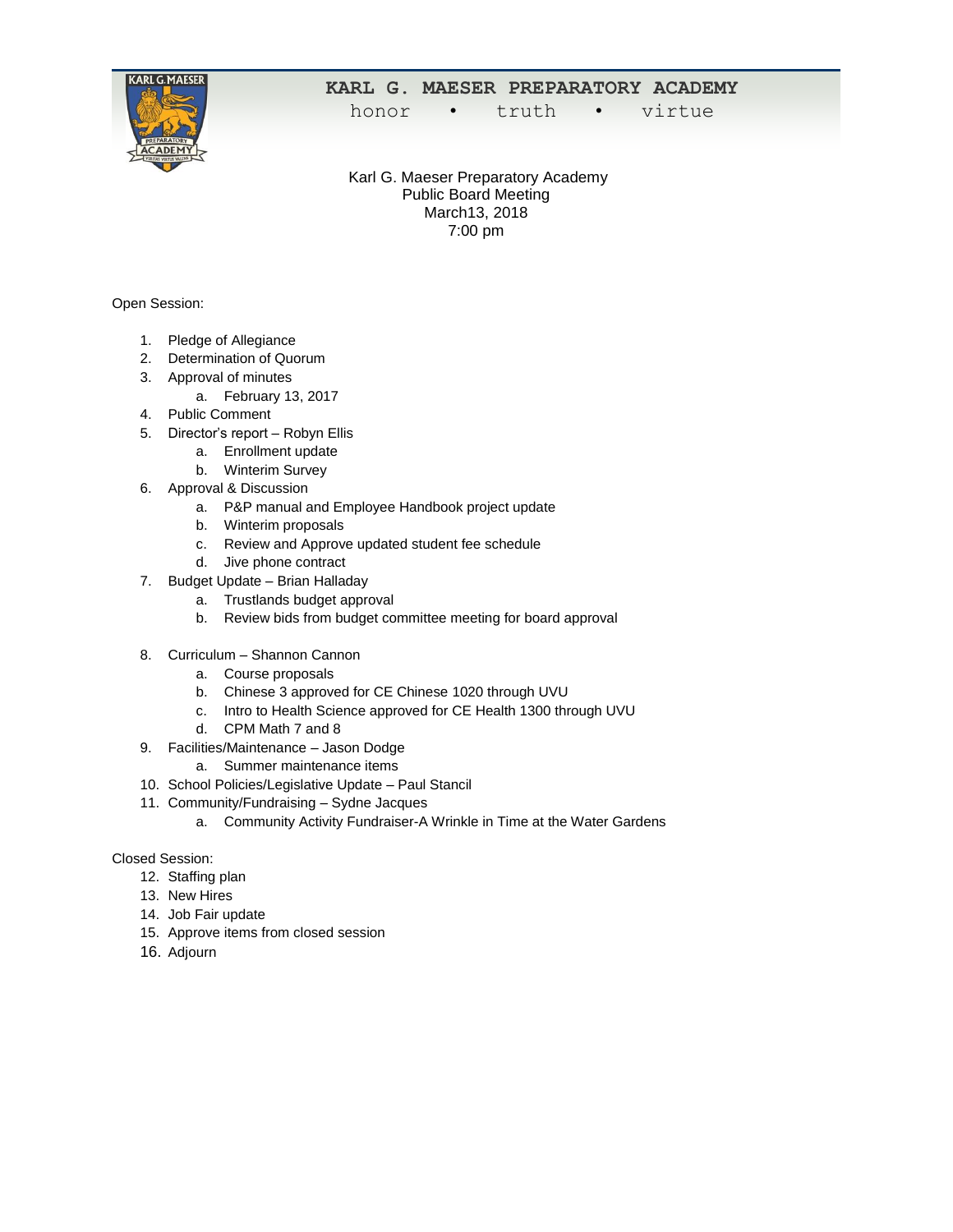Start Time: 7:11 pm End time: 9:00 pm

- 17. Pledge of Allegiance
- 18. Determination of Quorum Cynthia Shumway, Brian Halladay, Syd Jacques, Janine See, Steve Whitehouse joined by phone for voting matters at 7:22
- 19. Approval of minutes
	- **a.** February 13, 2018 **Syd moved to approve the minutes from February 13, 2018. Brian seconded. Voting to approve was unanimous.**
- 20. Public Comment
- 21. Director's report Robyn Ellis

Attended teacher fair, not too many math and science candidates We will have the Thai students attending during an upcoming date. Their organization will make a donation toward the auditorium.

Middle school play will be next week.

Robyn did an accreditation review last month. The evaluation tool gives best practices.

- a. Enrollment update 660 enrolled. This is our optimum start number with attrition over the summer to end where we want to be by start date.
- b. Winterim Survey-270 kids participated in survey. Teachers received the survey results from the students anonymously so they could see the feedback. Parent surveys will be sent out and be back by April board meeting.
- 22. Approval & Discussion
	- a. P&P manual and Employee Handbook project update These projects are progressing forward
	- b. Winterim proposals
	- c. Review and Approve updated student fee schedule There was no actual change to the fee schedule but all fees are now posted for transparency. **Syd moved to approve the updated fee document. Janine seconded. Voting to approve was unanimous.**
	- d. Jive phone contract-New contract would be \$611 per month which includes lines and usage. We currently are operating on a refurbished switch which only operates on Windows 95. Current system is hard to use and not reliable. New contract will increase efficiency. New contract also includes free conference phone.

## **Brian moved to approve Jive phone contract. Syd seconded. Voting to approve was unanimous.**

- 23. Budget Update Brian Halladay
	- a. Trustlands budget approval presented by Jared Norris. We are not to a place of making a final vote. We may need a special meeting to approve.
	- b. Review bids from budget committee meeting for board approval
- 24. Curriculum Shannon Cannon
	- a. Course proposals

Low homework, not intensive classes for juniors and seniors needing to fill their schedule. Options discussed by curriculum committee include Western Literature, Eastern Literature, Film as Art, Shakespeare and his predecessors, World Religions, Art History, Musical Theater.

Show Choir is a new permanent course offering. A service focus with Truth, Honor, Virtue emphasis. It should also include some directed readings. In addition to that there would be a class fee. They would compete. Teacher approval and try-out process for upperclassmen. We will move forward with student interest meetings.